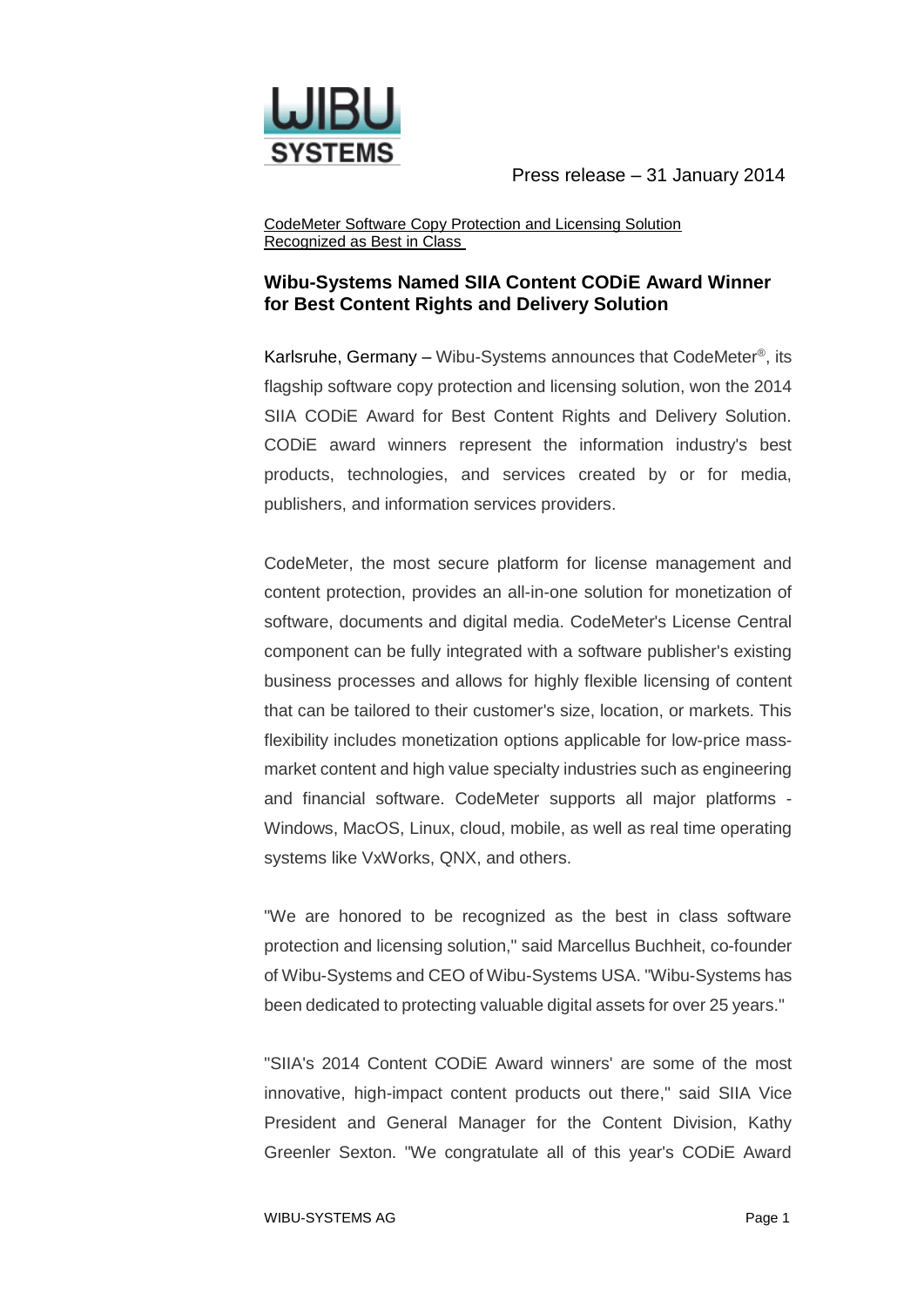

## Press release – 31 January 2014

winners, and thank them for the contributions they have made to the information industry."

Winners were announced during a special Awards luncheon on January 30 in New York City during the SIIA's annual conference for information industry leaders, IIS 2014: Breakthrough.

The SIIA CODiE Awards are the industry's only peer-reviewed awards program. The first round review of all nominees is conducted by media, publishing, and information services executives with considerable industry expertise, including members of the industry, analysts, media and bloggers, and bankers and investors. The judges are responsible for selecting the CODiE Awards finalists. SIIA members then vote on the finalist products and the scores from both rounds are tabulated to select the winners.

For more information about the SIIA CODiE Awards, visit: [http://www.siia.net/codies](http://r20.rs6.net/tn.jsp?e=001n18vXdDo3fuzRquJ_ZFJ77MKr9-F8O3vdQLoyEVTIVTwLIbq-ED4KJS6aW1DQtTDJV3Jyi47BGbd8frxhra-phJNMWL6dadYroWqO4I3lJY=)

## //CODiE// **2014 SIIA CODIE WINNER**

Wibu-Systems CodeMeter is winner for SIIA CODiE 2014 Content Awards

Press contacts: WIBU-SYSTEMS AG Daniela Previtali, Global Marketing Manager Tel. +49 721 9317235 / +39 035 0667070 [daniela.previtali@wibu.com](mailto:daniela.previtali@wibu.com) [www.wibu.com](http://www.wibu.com/)

propelling your **5** propelling your<br>ars – business to new heights 25 years of Perfection in Protection, Licensing and Security